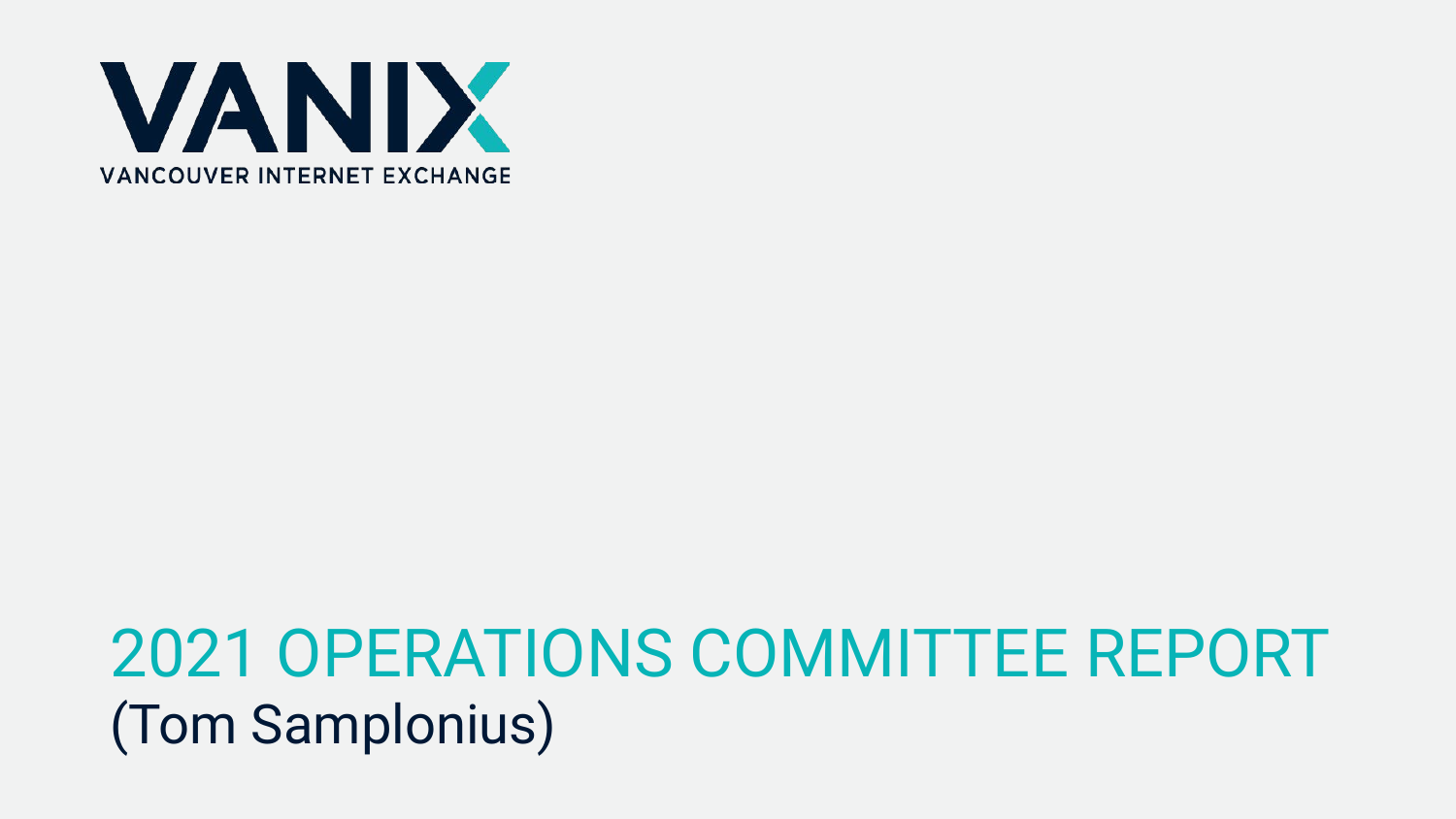

# Operations Committee

#### • Operations committee members:

- Chris Laffin Automattic
- $\circ$  Erik Zhu SFU
- Maurice Zenarasa Campus Support
- Chris Murray VANIX director
- Tom Samplonius VANIX director (committee chair since 2019)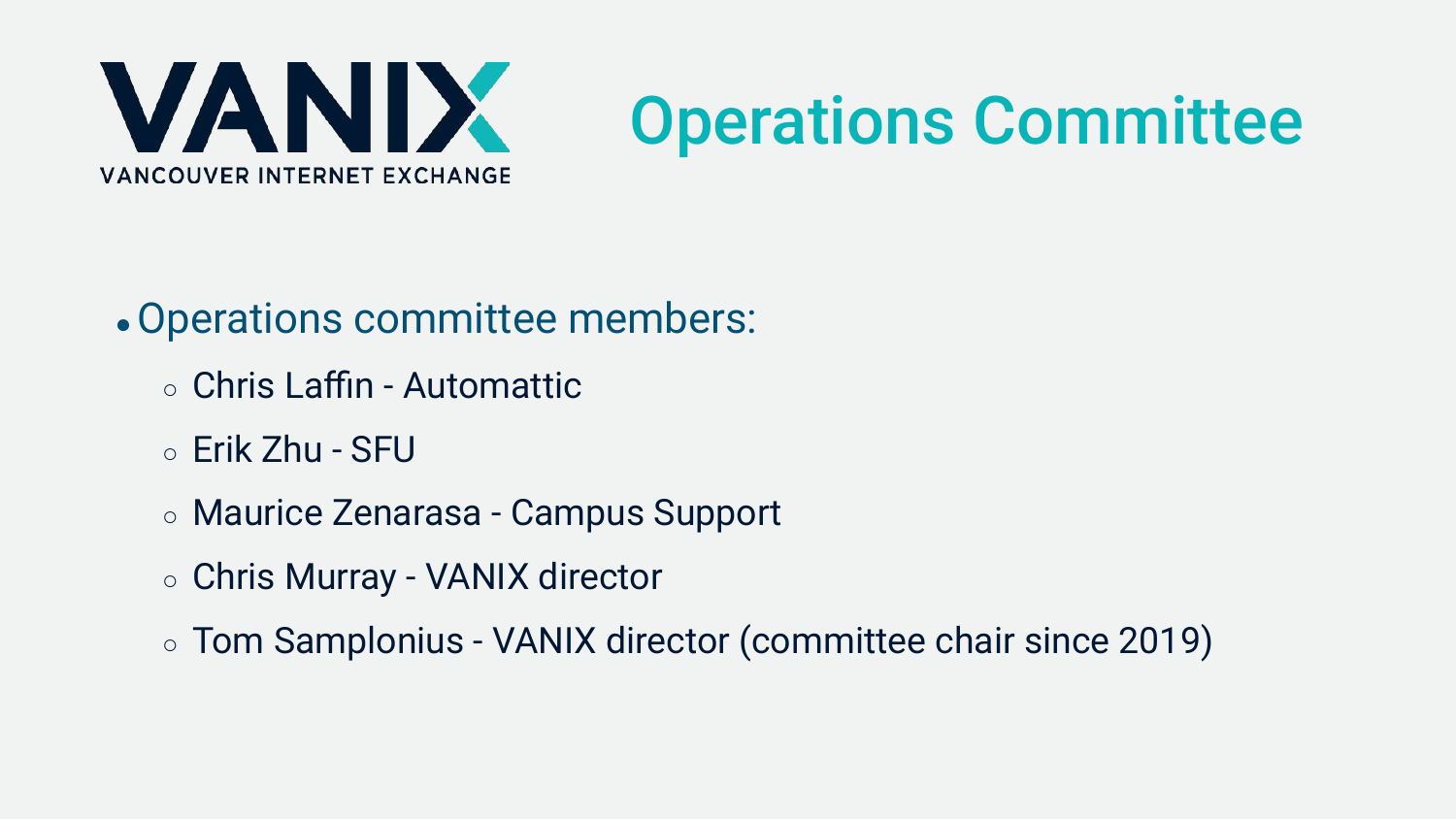

### Operations Review: 100G Ports

- VANIX connected the first 100G participant port Oct 2020.
- As of October 27, 2021, there are five 100G participant ports, with two more on a pending order.
- VANIX is projecting three more 100G participant ports in 2022.
- The new 100G ports are lifting traffic across the IX, and the growth in 100G will require some second (and third) 10G ports to be ordered as well.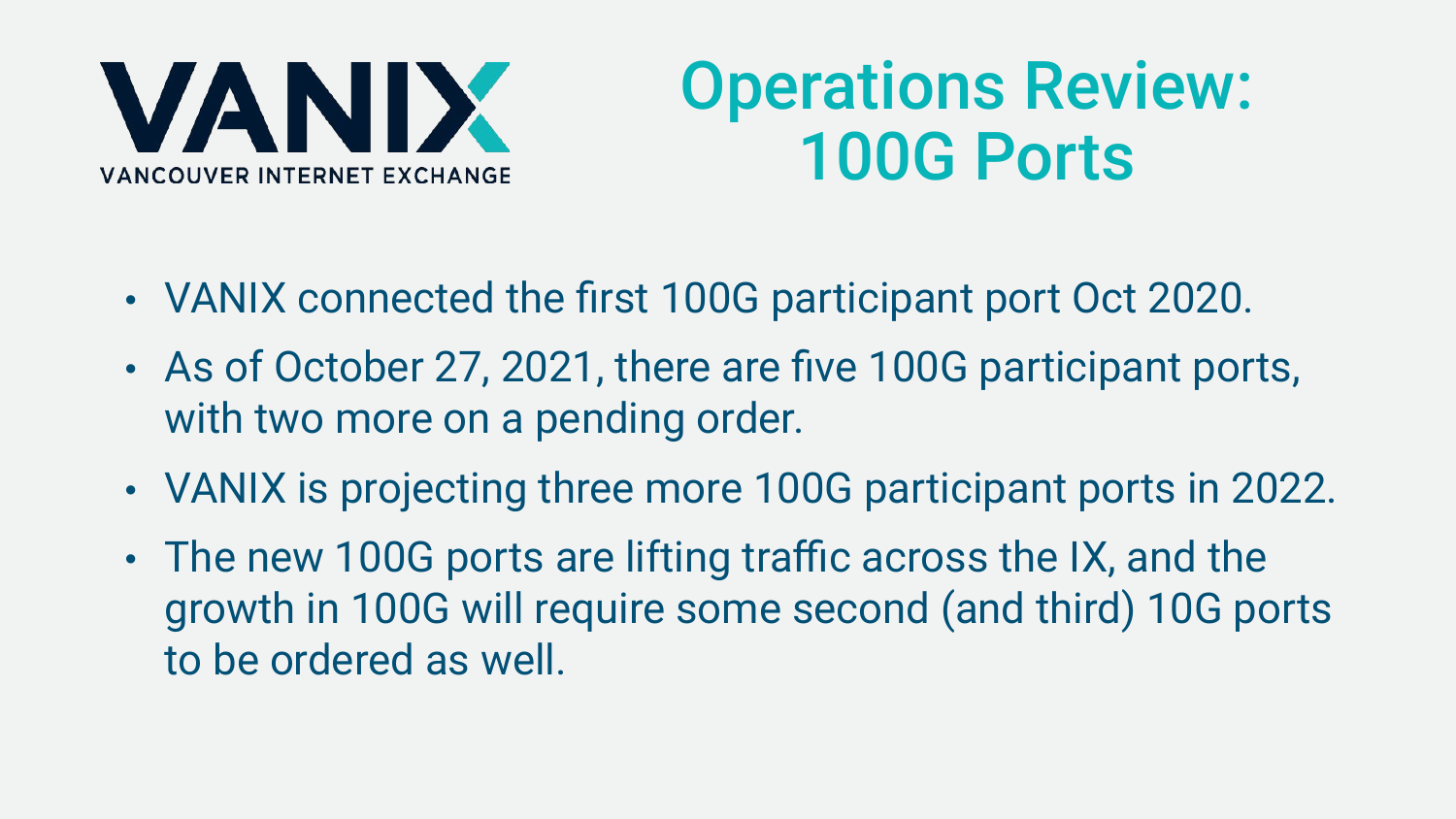

### Operations Review: Traffic Review

- Traffic has been oscillating for the past couple of years. Up for a couple of months, and then down for a couple of months. The oscillation was largely due to traffic grooming activity.
- With new participants and new 100G ports, we are now consistently exceeding 60G, and have exceeded 100G for the first time in October 2021.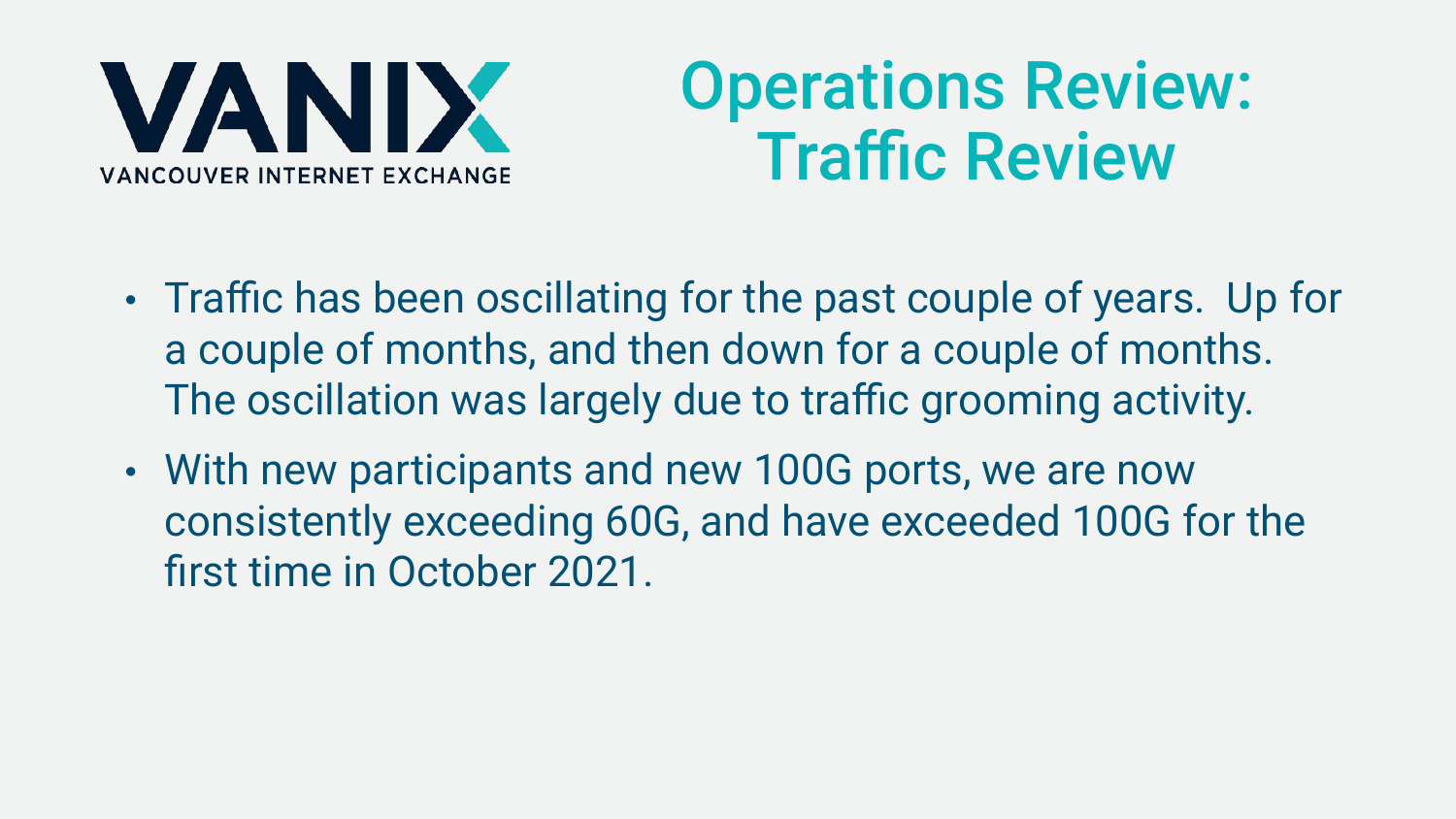#### Operations Review: Cross Connect Replacement VANCOUVER INTERNET EXCHANGE

- Replacement cross-connects are required to migrate connections away from a legacy VANIX switch.
- Typical move-add-change activity has already resulted in the migration of 20% of affected connections.
- VANIX is gathering LOAs to order replacement cross-connects for the remainder.